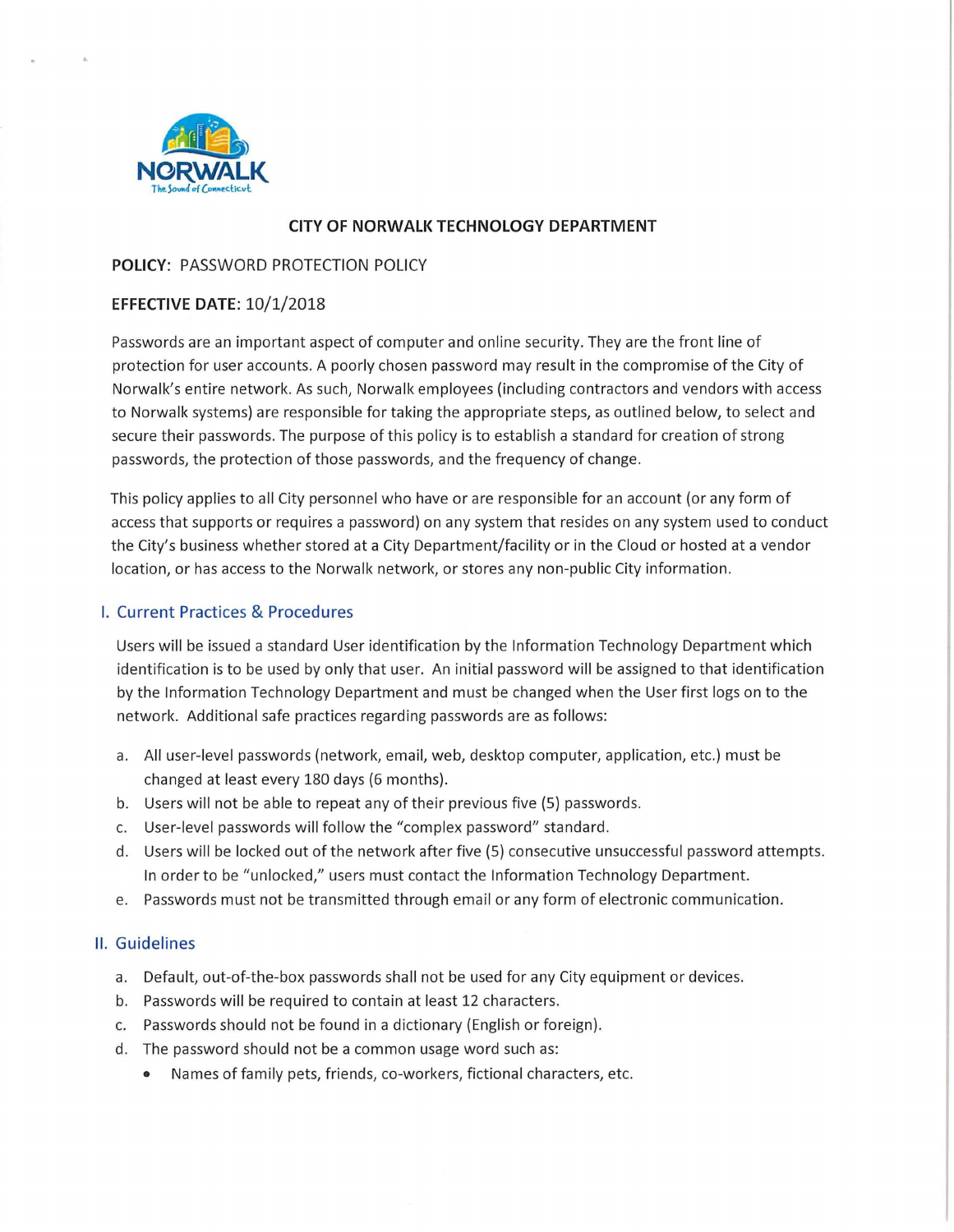## CITY OF NORWALK - PASSWORD PROTECTION POLICY

- Computer terms and names, commands, sites, companies, hardware, or software.
- The phrase "City of Norwalk" or any derivation.
- Birthdays or any other personal information such as addresses and phone numbers.
- Word or keyboard patterns like aaabbb, qwerty, 123456, etc.
- Any of the above followed or proceeded by a digit (e.g., password1, 1 password).
- e. City passwords must be complex. Complex passwords have the following characteristics:
	- Cannot contain all or part of the user's account name or 3 or more consecutive characters of the user's full name.
	- Be at least 12 characters in length.
	- Contain characters from three of the following four categories:
		- i. English uppercase characters (A to Z).
		- ii. English lowercase characters (a to z).
		- iii. Numbers (0 to 9).
		- iv. Non-alphabetic characters  $(l, \xi, \#, \mathcal{X},$  etc.).
- f. For assistance, including tips and tricks to creating and remembering strong, secure passwords, refer to the City's Password Policy Creation document or contact the Information Technology Department.

# Ill. Password Protection Standards

- a. Do not use the same password for your Norwalk network accounts as for other non-City accounts (personal email, online trading, etc.).
- b. Where possible, do not use the same password for various City applications.
- c. Do not share your passwords with anyone, including administrative assistants, vendors, contractors, interns, temporary staff, etc. All passwords are to be treated as sensitive, confidential Norwalk information. Users are responsible for all transactions made using their userlDs and passwords.
- d. The Norwalk Information Technology Department will NEVER ask for request an employees' password.
- e. If anyone requests your password, refer them to this document or have them talk to the Information Technology Department.
- f. Do not write your password down or store it anywhere near your desk (under your keyboard, taped to your monitor, etc.).
- g. Log off of your computer at the end of the day.
- h. Use a password-protected screensaver/screenlock if you leave your computer, even for a few minutes. Press CTRL+ALT+DELETE and then press ENTER to do so.
- i. If an account password is suspected to have been compromised, report it immediately to a member of the Norwalk Information Technology Department.